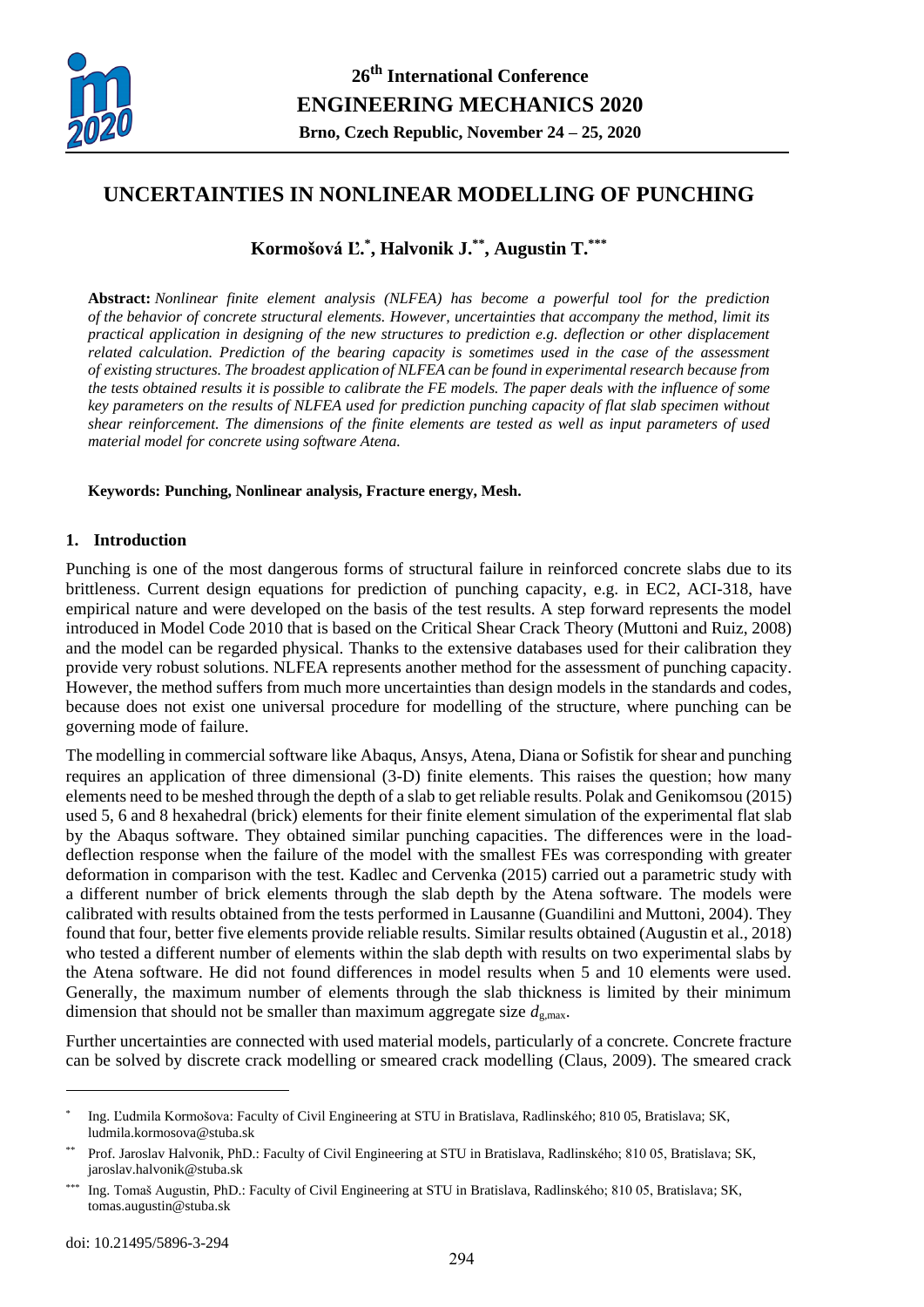modelling is the preferred type because does not require change of the finite element topology. Two smeared crack models were developed. Fixed smeared crack model where the crack is fixed upon the initiation and rotating smeared crack model where the crack directions are updated to rotate with the principal strain directions during the loading. Kadlec and Cervenka (2015) recommend use model with fixed cracks for punching analysis.

Material models for concrete have a significant influence on the result accuracy. The fracture-plastic constitutive models are used to for NLFEA modelling, where fracture mechanics describes concrete behaviour in tension and theory of plasticity in compression. Concrete in tension is usually modelled by the uniaxial stress–crack displacement diagram that is defined by concrete tensile strength  $f_{\text{ct}}$ , fracture energy  $G_f$  and crack width  $w_u$ , where zero residual tensile strength exists. All parameters are highly variable even for the concrete of the same quality. Fracture energy depends on the concrete strength  $f_c$ , maximum aggregate size *d*g,max and water/cement ratio. According to CEB/FIP Model Code 1990 the value can be calculated by formula (1) and by formula (2) after fib Model Code 2010. However, the difference in value is significant.

$$
G_{\rm f} = G_{\rm f,MC1990} = G_{\rm f0}(f_{\rm c}/10)^{0.7} = 30 \times (33/10)^{0.7} = 69 \text{ N/m}
$$
 (1)

$$
G_{\rm f} = G_{\rm f, MC2010} = 73 * (f_{\rm c})^{0.18} = 73 * (33)^{0.18} = 136 \,\text{N/m},\tag{2}
$$

where  $G_{f0} = 30$  N/m for  $d_{g,max} = 16$  mm

Concrete tensile strength  $f_c$  used to be derived from cylinder compressive strength  $f_c$ . Several different formulae exist for this prediction. Eurocode 2 and MC2010 use formula  $f_{ct} = 0.30 * f_c^{2/3}$ ; software Atena  $f_{\text{ct}} = 0.267 * f_{\text{c}}^{2/3}$  and software Abaqus  $f_{\text{ct}} = 0.33 * f_{\text{c}}^{1/2}$ . Each formula provides a different tensile strength.

When the fixed crack model is used the shear stiffness of cracked concrete has to be known. The shear stiffness of a cracked concrete can be expressed by normal stiffness and shear factor. Shear factor expresses how many times is normal stiffness higher than shear stiffness. According to Červenka et al. (2018) recommended value is 20 for punching failure analyses.

In order to quantify an effect of a different meshing and as well as input parameters for concrete material model, the following parametric study was carried out in software Atena.



*Fig. 1: Analysed slab specimen; on the left scheme, on the right model analysed by Atena.* 

### **2. Description of the specimen analyzed**

The parametric study was carried out on the fragment of flat slab with a thickness of 200 mm and an effective depth of 159 mm, see Fig. 1. The specimen was supported by rectangular column with a dimension of the cross-section  $160 \times 150$  mm. Cylinder concrete strength  $f_{cm}$  was assumed 33 MPa and reinforcing steel with yield strength of  $f_{\text{ym}}$  = 580 MPa. Reinforcement ratio  $\rho$  was 1.26 % (bars with diameter of 16 mm by 100 mm). Specimen analyzed is without transverse reinforcement. The maximum aggregate size  $d_{\text{g,max}}$  was taken 16 mm.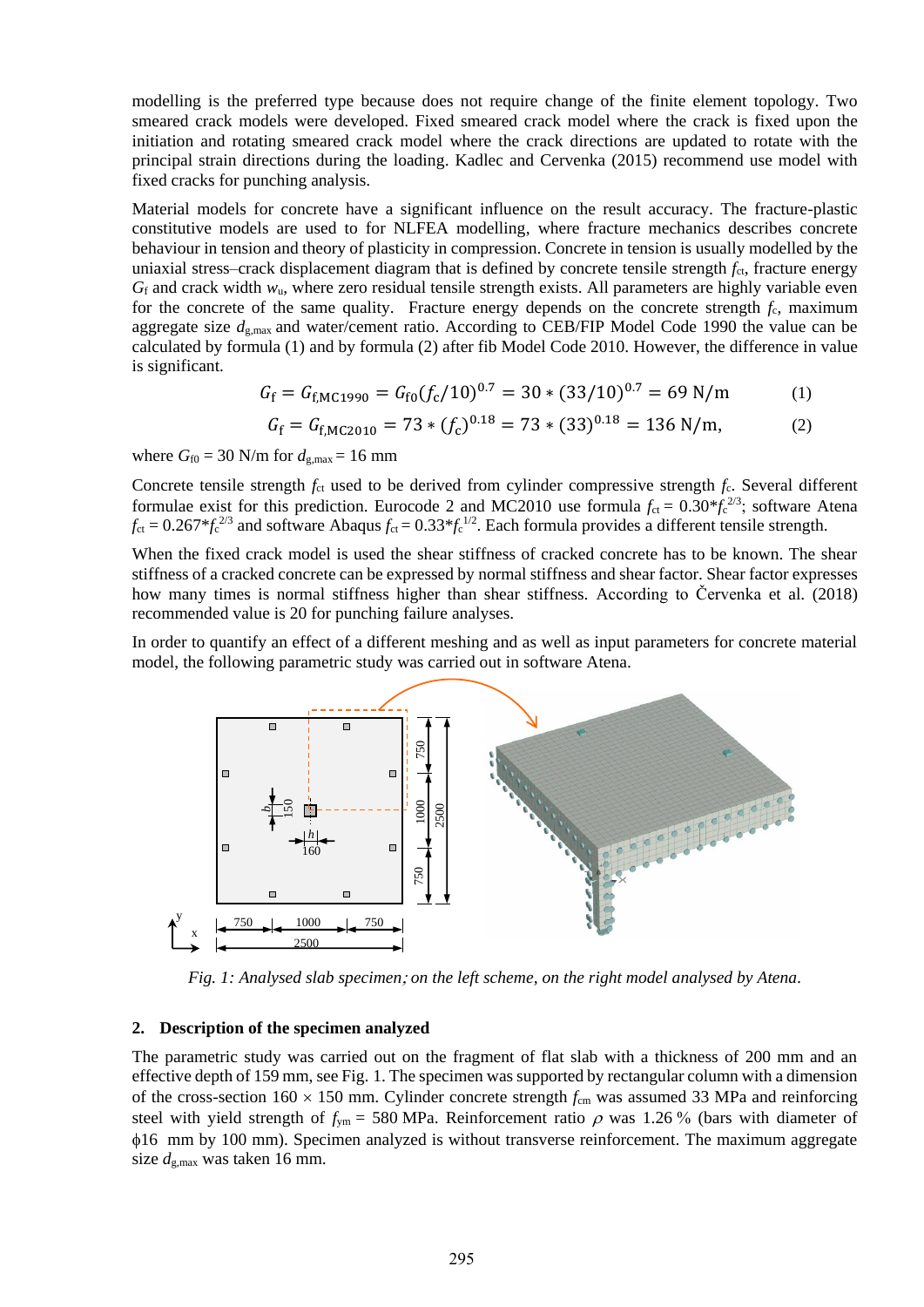The punching capacity of the specimen was calculated by the EC2 (2004) model with a resistance of 550 kN and the CSCT model (Muttoni and Ruiz, 2008) with a resistance of 545 kN. Calculation was performed with partial safety factor  $\chi$  equal unity and mean value of the concrete strength 33 MPa.

### **3. Nonlinear analysis**

The effect of the mesh size was investigated with recommended input parameters for material model according to Kadlec and Cervenka (2015). Fracture energy was determined with formula (1)  $G_f = 69$  N/m and concrete tensile strength  $f_{ct} = 2.76$  MPa. The shear factor was assumed 20 and Poisson's ratio  $v = 0.2$ . Fixed smeared crack model was applied. Comparison of results obtained is shown in Fig. 2. Load was iterated step by step using the Newton-Raphson method and iteration limit for one analysis step was 80 iterations. Two ways of specimen loading were used: the first one with increments of force, for results, see Fig. 2a and the second one with increments of deformation applied on the column stub, see Fig. 2b.



*Fig. 2: Effect of the mesh size on the left loading by force, on the right loading by deformation.*

The analyses show, that with increase of elements through the slab thickness punching capacity increases for both ways of loading. The best prediction in punching capacity were obtained for 5 elements in the case of force loading. The model with the smallest elements (20 mm) significantly overestimated expected punching capacity by 42 %. In the case of loading by deformation, different force-deflection diagrams were obtained with descending branch. The best results provided model with 6 FEs and capacity of 527 kN.

Differences in results, if the model with fixed cracks and rotated cracks is used, are shown in Fig. 3. The predicted punching capacities are similar; 561 kN vs. 521 kN in the case of force loading. Much bigger differences were obtained in the case of loading by deformation. Model with rotated cracks significantly underestimates punching capacity. Obtained value 344 kN represents 62.5 % of expected value. The fixed crack model also underestimated punching resistance with a value of 527 kN, 95.8 % of expected value.



*Fig. 3: Modelling of the smeared cracks on the left loading by force, on the right loading by deformation.*

Fracture energy  $G_f$  has a significant effect on the assessed punching resistance; see Fig. 4a. With increase G<sub>f</sub>, increases punching capacity 681 kN vs. 561 kN. An application of the G<sub>f</sub> determined according to MC2010 leads to the overestimation of punching resistance, e.g. in the case of the analysed slab by 23.8 %.